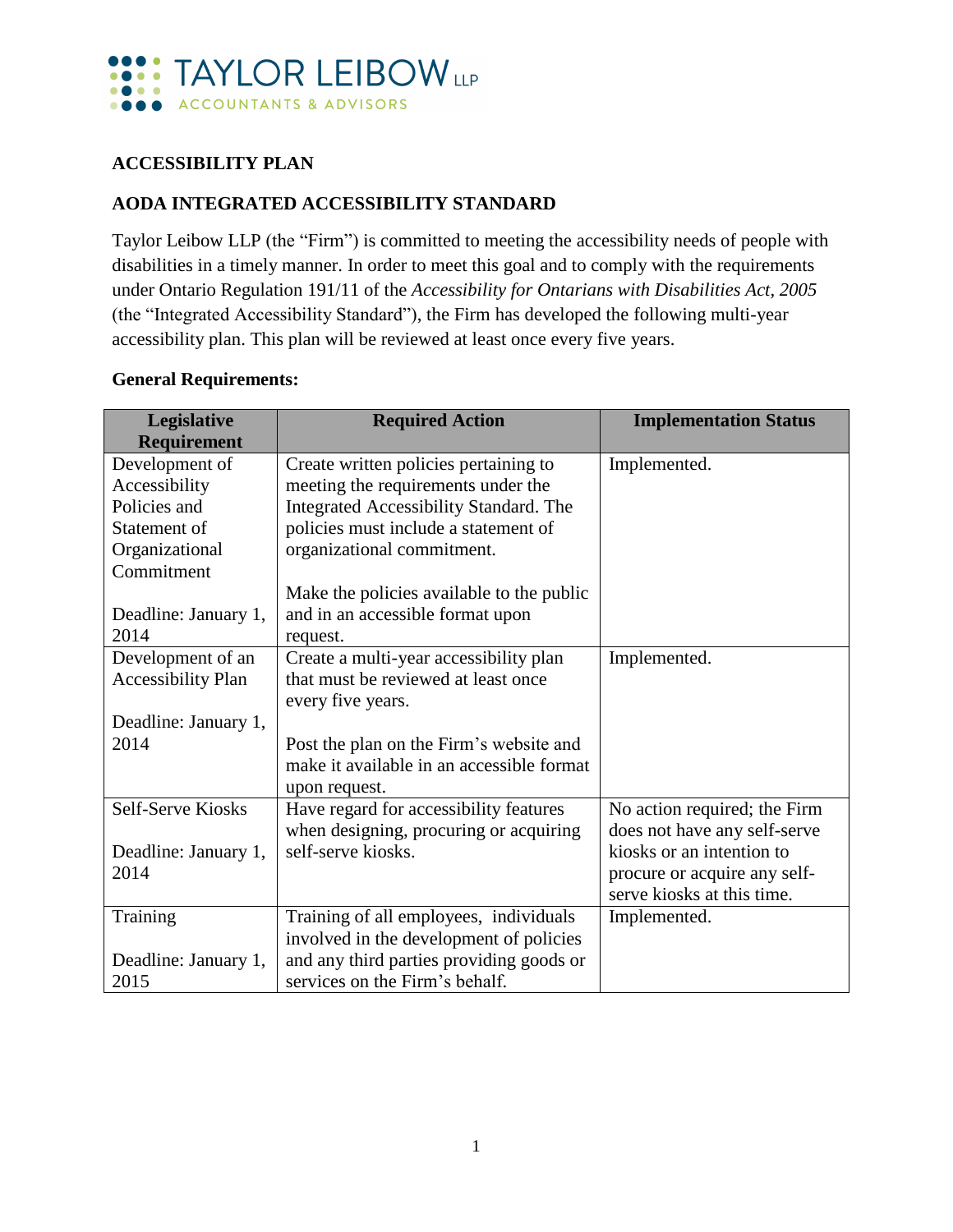

### **Information and Communication Standard:**

| Legislative<br><b>Requirement</b> | <b>Required Action</b>                                                    | <b>Implementation Status</b> |
|-----------------------------------|---------------------------------------------------------------------------|------------------------------|
| <b>Public Safety</b>              | Any emergency procedures, plans or                                        | No action required.          |
| Information                       | public safety information that is made                                    |                              |
|                                   | available to the public must be provided                                  |                              |
| Deadline: January 1,              | in an accessible format upon request.                                     |                              |
| 2012                              |                                                                           |                              |
| Web Accessibility                 | All new internet websites and                                             | The Firm will comply by      |
|                                   | corresponding content must comply with                                    | January 1, 2021.             |
| Deadline: January 1,              | the WCAG 2.0 Level A (January 1,                                          |                              |
| 2014 (new                         | 2014).                                                                    |                              |
| websites);                        |                                                                           |                              |
| January 1, 2021 (all              | All internet websites and web content<br>must conform with WCAG 2.0 Level |                              |
| web material)                     | AA, other than (a) success criteria 1.2.4                                 |                              |
|                                   | Captions (Live), and (b) success criteria                                 |                              |
|                                   | 1.2.5 Audio Descriptions (Pre-recorded)                                   |                              |
|                                   | (January 1, 2021).                                                        |                              |
| Feedback                          | Ensure that the Firm's feedback process                                   | Implemented.                 |
|                                   | is accessible to people with disabilities                                 |                              |
| Deadline: January 1,              | by providing accessible formats and                                       |                              |
| 2015                              | communication supports upon request.                                      |                              |
| <b>Accessible formats</b>         | Provide accessible formats and                                            | Implemented.                 |
| and communication                 | communication supports to people with                                     |                              |
| supports                          | disabilities when requested at no                                         |                              |
|                                   | additional cost.                                                          |                              |
| Deadline: January 1,              |                                                                           |                              |
| 2016                              |                                                                           |                              |

## **Employment Standard:**

| Legislative          | <b>Required Action</b>                  | <b>Implementation Status</b> |
|----------------------|-----------------------------------------|------------------------------|
| <b>Requirement</b>   |                                         |                              |
| Individualized       | Individualized workplace emergency      | Implemented.                 |
| Workplace            | response information must be prepared   |                              |
| Emergency            | for employees with disabilities where   |                              |
| Response             | (a) the disability is such that the     |                              |
| Information          | individualized information is necessary |                              |
|                      | and, (b) the Firm is aware of the need  |                              |
| Deadline: January 1, | for accommodation due to the            |                              |
| 2012                 | employee's disability.                  |                              |
|                      |                                         |                              |
|                      | An individualized emergency response    |                              |
|                      | plan must be developed as soon as       |                              |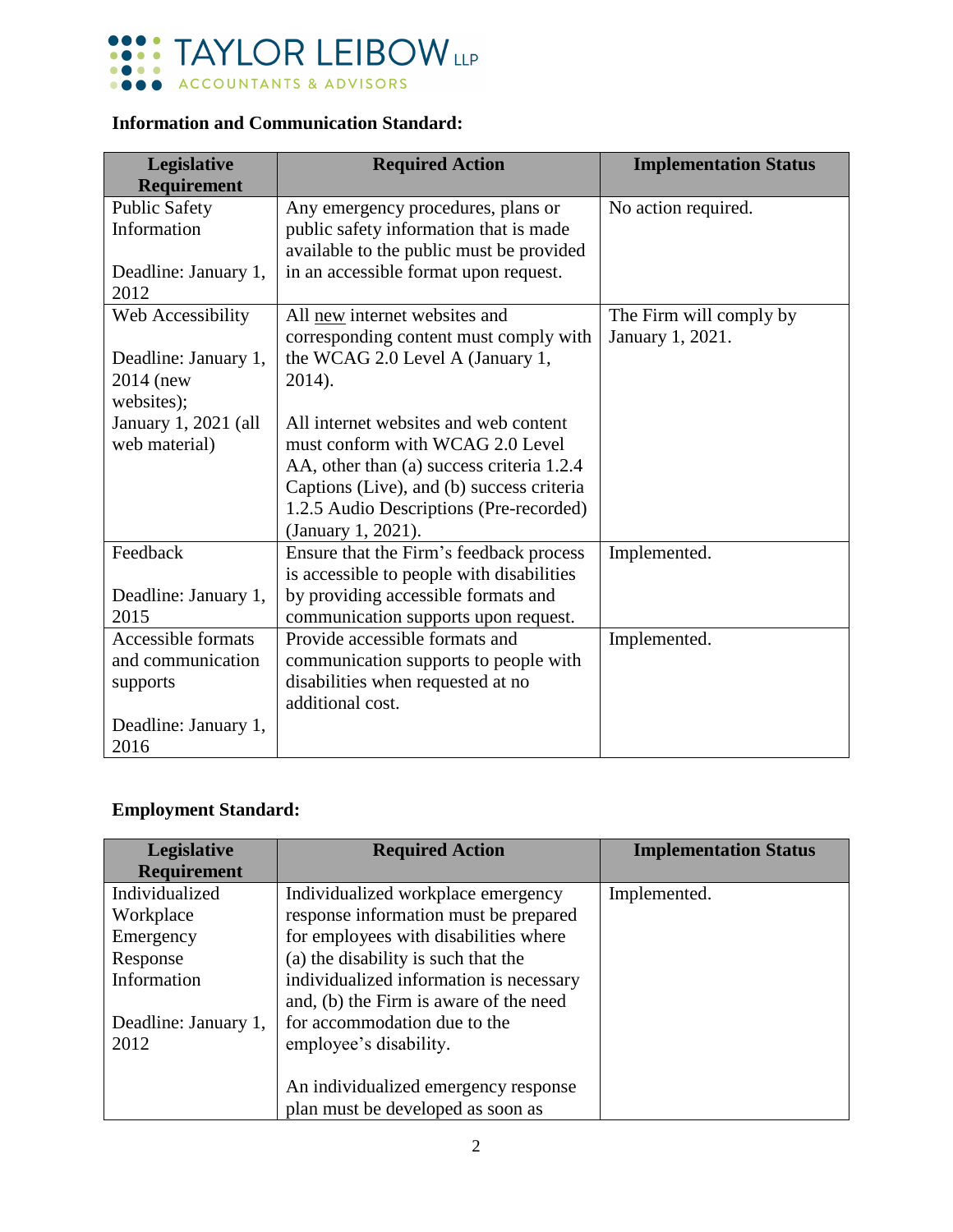

| Legislative<br><b>Requirement</b>                                                   | <b>Required Action</b>                                                                                                                                                                                                                                                    | <b>Implementation Status</b> |
|-------------------------------------------------------------------------------------|---------------------------------------------------------------------------------------------------------------------------------------------------------------------------------------------------------------------------------------------------------------------------|------------------------------|
|                                                                                     | practicable once the Firm is aware of the<br>need.                                                                                                                                                                                                                        |                              |
|                                                                                     | If assistance will be required, the Firm<br>must first ask the employee for consent<br>and then should select a person<br>designated to provide assistance.                                                                                                               |                              |
|                                                                                     | An employee's individualized<br>emergency response plan must be<br>reviewed:<br>(a) when the employee moves to a<br>different location;<br>(b) when the employee's overall<br>accommodations needs or plans are<br>reviewed; and<br>(c) when our general emergency        |                              |
|                                                                                     | response policies are reviewed.                                                                                                                                                                                                                                           |                              |
| Recruitment-<br>General<br>Deadline: January 1,<br>2016                             | The Firm will notify current employees<br>and the public about the availability of<br>accommodation for applicants with<br>disabilities in our recruitment processes.                                                                                                     | Implemented.                 |
| Recruitment-<br>selection process<br>Deadline: January 1,<br>2016                   | Job applicants that are individually<br>chosen to participate in the selection<br>process will be notified that<br>accommodations are available. If an<br>accommodation is requested, we will<br>consult with the applicant when<br>determining a suitable accommodation. | Implemented.                 |
| Recruitment - notice<br>to successful<br>applicants<br>Deadline: January 1,<br>2016 | The Firm will notify successful job<br>applicants about our policies related to<br>the accommodation of employees with<br>disabilities.                                                                                                                                   | Implemented.                 |
| Informing<br>employees of<br>supports<br>Deadline: January 1,<br>2016               | Employees of the Firm must be<br>informed of policies used to support<br>employees with disabilities, including<br>policies related to job accommodation<br>for employees with disabilities.                                                                              | Implemented.                 |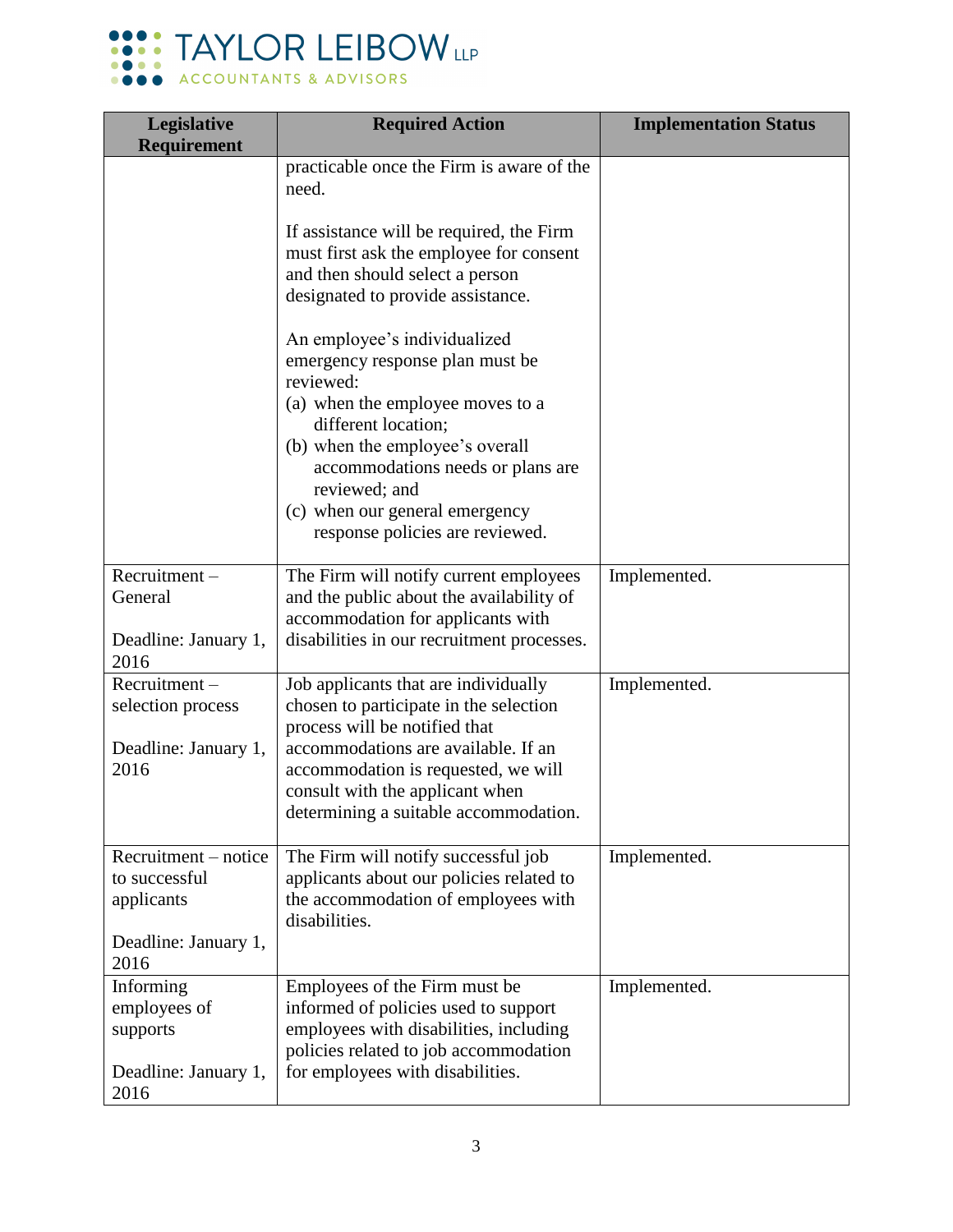

| Legislative<br><b>Requirement</b>                                                                    | <b>Required Action</b>                                                                                                                                                                                                                                                                                                                                                                          | <b>Implementation Status</b> |
|------------------------------------------------------------------------------------------------------|-------------------------------------------------------------------------------------------------------------------------------------------------------------------------------------------------------------------------------------------------------------------------------------------------------------------------------------------------------------------------------------------------|------------------------------|
|                                                                                                      | This information must be provided as<br>soon as practicable to new employees.                                                                                                                                                                                                                                                                                                                   |                              |
|                                                                                                      | When changes are made to current<br>policies related to job accommodation,<br>updated information must be provided to<br>employees.                                                                                                                                                                                                                                                             |                              |
| Accessible formats<br>and communication<br>supports for<br>employees<br>Deadline: January 1,<br>2016 | The Firm must provide accessible<br>formats and communication supports to<br>an employee with a disability for (a)<br>information that is needed in order to<br>perform the employee's job and (b)<br>information that is generally available to<br>employees in the workplace.<br>The Firm must consult with the<br>employee when determining the suitable<br>format or communication support. | Implemented.                 |
| Individualized<br>Accommodation<br>Plans                                                             | The Firm must prepare a written<br>procedure for the development of<br>individualized accommodation plans for                                                                                                                                                                                                                                                                                   | Implemented.                 |
| Deadline: January 1,<br>2016                                                                         | employees with disabilities.<br>The procedure must include the<br>following elements:                                                                                                                                                                                                                                                                                                           |                              |
|                                                                                                      | 1. The manner in which an employee<br>requesting accommodation can<br>participate in the development of the<br>individual accommodation plan.                                                                                                                                                                                                                                                   |                              |
|                                                                                                      | 2. The means by which the employee is<br>assessed on an individual basis.                                                                                                                                                                                                                                                                                                                       |                              |
|                                                                                                      | 3. The manner in which the employer<br>can request an evaluation by an outside<br>medical or other expert, at the<br>employer's expense, to assist the<br>employer in determining if                                                                                                                                                                                                            |                              |
|                                                                                                      | accommodation can be achieved and, if                                                                                                                                                                                                                                                                                                                                                           |                              |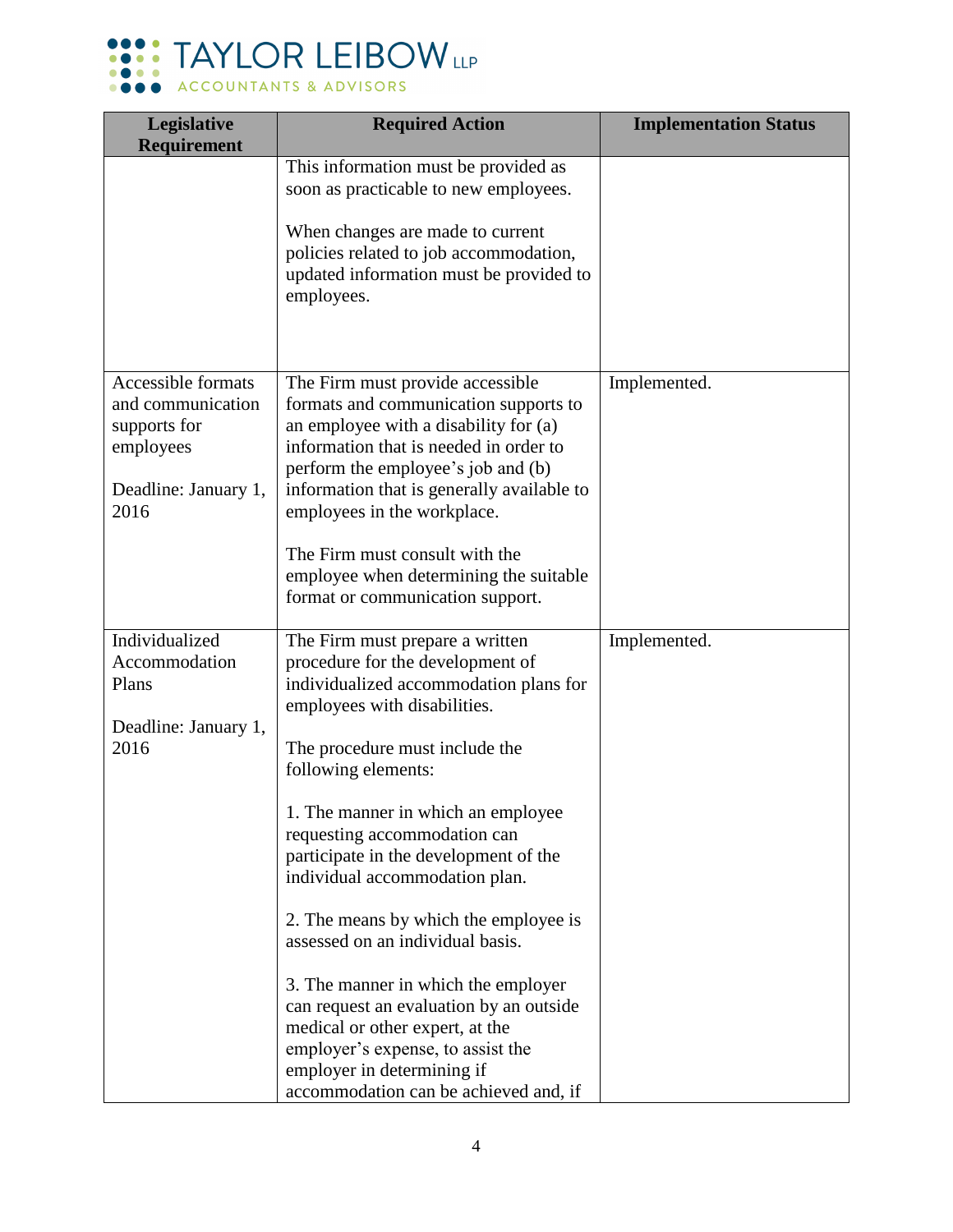

| Legislative        | <b>Required Action</b>                                                     | <b>Implementation Status</b> |
|--------------------|----------------------------------------------------------------------------|------------------------------|
| <b>Requirement</b> |                                                                            |                              |
|                    | so, how accommodation can be<br>achieved.                                  |                              |
|                    | 4. The manner in which the employee                                        |                              |
|                    | can request the participation of a                                         |                              |
|                    | representative from their bargaining                                       |                              |
|                    | agent, where the employee is                                               |                              |
|                    | represented by a bargaining agent, or                                      |                              |
|                    | other representative from the workplace,                                   |                              |
|                    | where the employee is not represented                                      |                              |
|                    | by a bargaining agent, in the                                              |                              |
|                    | development of the accommodation                                           |                              |
|                    | plan.                                                                      |                              |
|                    | 5. The steps taken to protect the privacy                                  |                              |
|                    | of the employee's personal information.                                    |                              |
|                    | 6. The frequency with which the                                            |                              |
|                    | individual accommodation plan will be                                      |                              |
|                    | reviewed and updated and the manner in                                     |                              |
|                    | which it will be done.                                                     |                              |
|                    | 7. If an individual accommodation plan                                     |                              |
|                    | is denied, the manner in which the                                         |                              |
|                    | reasons for the denial will be provided                                    |                              |
|                    | to the employee.                                                           |                              |
|                    | 8. The means of providing the individual                                   |                              |
|                    | accommodation plan in a format that                                        |                              |
|                    | takes into account the employee's                                          |                              |
|                    | accessibility needs due to disability.                                     |                              |
|                    | In addition, the individualized                                            |                              |
|                    | accommodation plan should include:                                         |                              |
|                    | information regarding accessible                                           |                              |
|                    | formats and communication supports (if                                     |                              |
|                    | requested), the employee's                                                 |                              |
|                    | individualized emergency response<br>information (if any), and information |                              |
|                    | regarding any other accommodation that                                     |                              |
|                    | is to be provided.                                                         |                              |
| Return to Work     | The Firm must have in place a written                                      | Implemented.                 |
| Process            | return to work process for employees                                       |                              |
|                    | absent due to disability who require                                       |                              |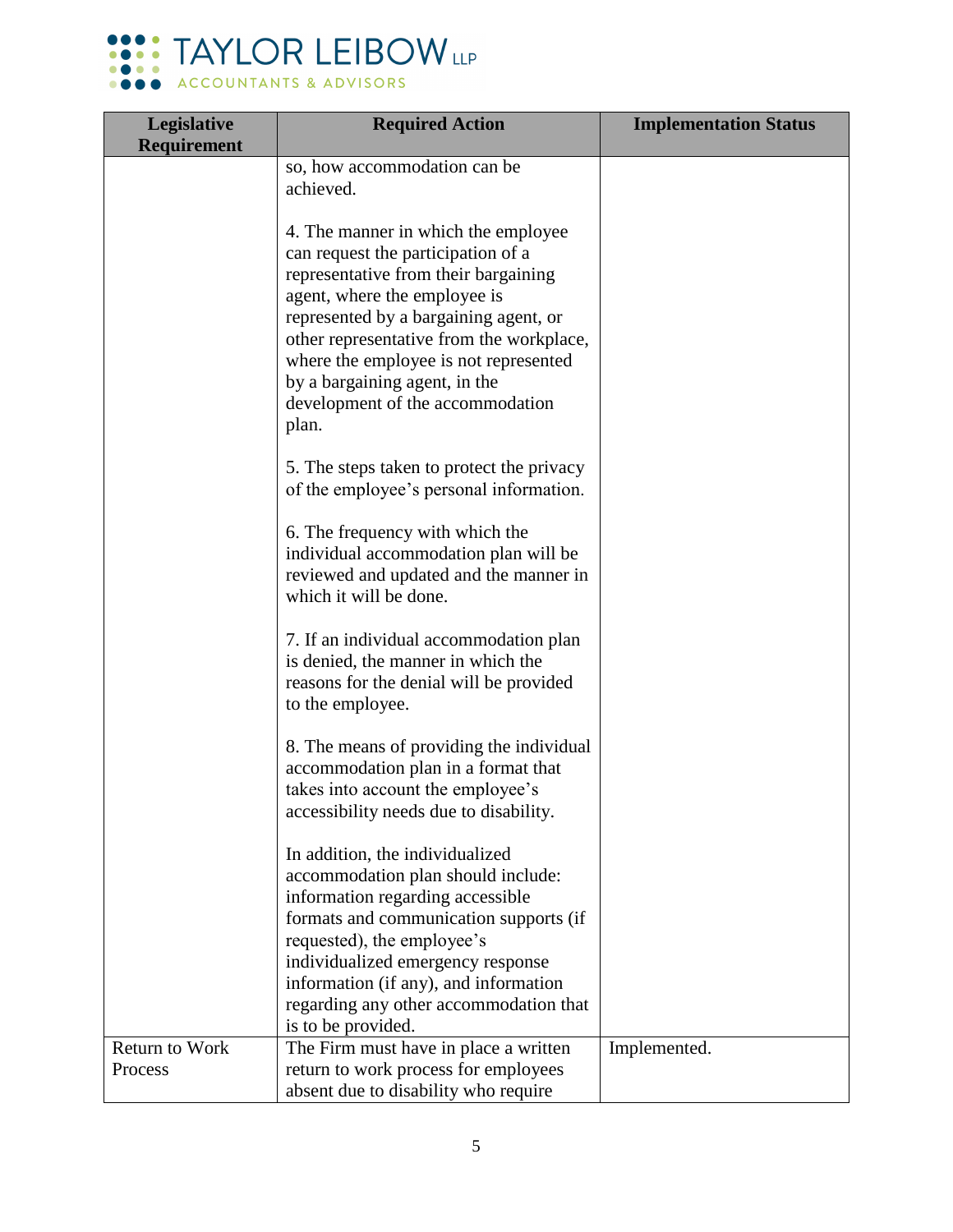

| Legislative               | <b>Required Action</b>                      | <b>Implementation Status</b> |
|---------------------------|---------------------------------------------|------------------------------|
| Requirement               |                                             |                              |
| Deadline: January 1,      | disability related accommodation for        |                              |
| 2016                      | returning to work.                          |                              |
|                           |                                             |                              |
|                           | The process must (i) outline the steps      |                              |
|                           | the Firm will take to facilitate the return |                              |
|                           | to work, and (ii) incorporate               |                              |
|                           | individualized accommodation plans.         |                              |
| Performance               | The Firm must take into account the         | Implemented.                 |
| Management                | accessibility needs of employees with       |                              |
|                           | disabilities as well as any individualized  |                              |
| Deadline: January 1,      | accommodation plan in place during          |                              |
| 2016                      | performance management                      |                              |
| <b>Career Development</b> | The Firm must take into account the         | Implemented.                 |
|                           | accessibility needs of employees with       |                              |
| Deadline: January 1,      | disabilities as well as any individualized  |                              |
| 2016                      | accommodation plan in place when            |                              |
|                           | considering career development              |                              |
|                           | opportunities.                              |                              |
| Redeployment              | The Firm must take into account the         | Implemented.                 |
|                           | accessibility needs of employees with       |                              |
| Deadline: January 1,      | disabilities as well as any individualized  |                              |
| 2016                      | accommodation plan in place during the      |                              |
|                           | redeployment process                        |                              |

# **Design of Public Spaces Standard:**

| <b>Legislative</b>         | <b>Required Action</b>                   | <b>Implementation Status</b>  |
|----------------------------|------------------------------------------|-------------------------------|
| <b>Requirement</b>         |                                          |                               |
| <b>Recreational Trails</b> | Newly constructed and redeveloped        | No action required. This      |
| and Beach Access           | recreational trials and beach access     | requirement does not apply to |
| Routes                     | routes must comply with the              | the Firm.                     |
|                            | accessibility requirements in the Design |                               |
| Deadline: January 1,       | of Public Spaces Standard.               |                               |
| 2017                       |                                          |                               |
| <b>Outdoor Public Use</b>  | Newly constructed and redeveloped        | No action required.           |
| Eating Areas and           | outdoor public eating areas and outdoor  |                               |
| <b>Outdoor Play Spaces</b> | play spaces must comply with the         |                               |
|                            | accessibility requirements in the Design |                               |
| Deadline: January 1,       | of Public Spaces Standard.               |                               |
| 2017                       |                                          |                               |
| <b>Exterior Paths of</b>   | Newly constructed and redeveloped        | No action required.           |